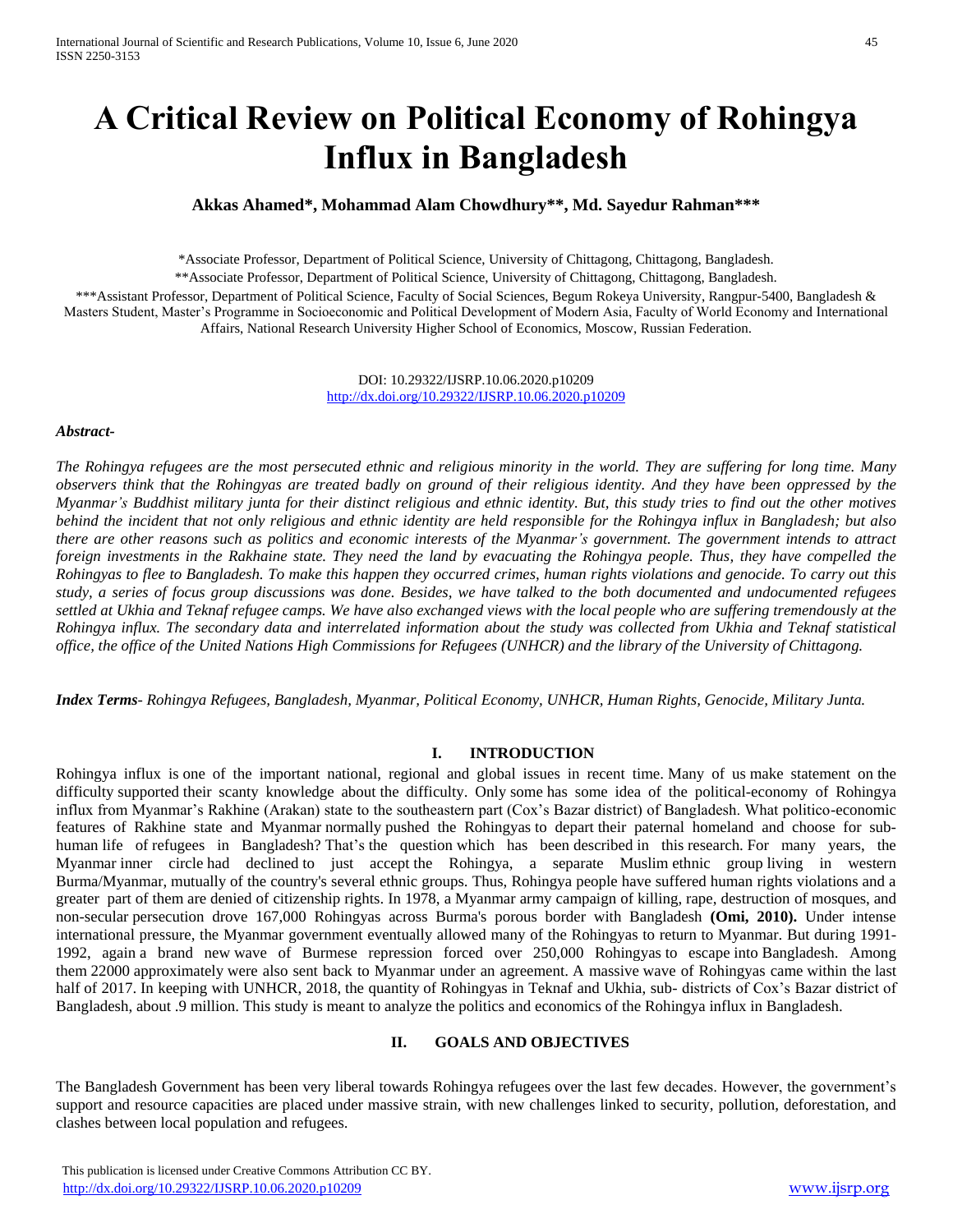The medium to longer-term challenge is to find the ways and means to assist the Rohingya to return to Myanmar. This paper contributes to the academic literature on politico-economic causes of influx in Bangladesh. The Rohignya issue has become a regional and global issue; as an example it's posing security threats to not only Bangladesh but also to the South-east Asia, China and Australia. If the Rohingya issue isn't dealt with utmost sincerity and priority basis, it'll pose not only security threats but also socio-economic and political threats to several countries of this region. Myanmar's political stability has significant implications on both South and South-East Asia. Thus doing research on the politics and economics of Rohingya influx in Bangladesh is crucial. We all know that protection of business interests relies on the regime stability and political environment. This research will provide policy recommendation to defend business interests of South Asia, South-East Asia, and North East Asia and to some extent Asia Pacific countries. Besides, the study will provide with necessary recommendations to protect socio-political, security and environment, and human rights of both Bangladesh and Myanmar.

#### **III. RESEARCH QUESTIONS**

In this paper we will focus on seeking answers to the following questions:

1. What happened to the Rohingyas in Myanmar and what made them to flee to Bangladesh?

2. What are the major politico-economic reasons for the Rohingya influx in Bangladesh?

3. Is there any link between the kind of Political System and Economic Model practiced in Myanmar?

4. What are the political aspects of Myanmar that forced the Rohingya Muslims to flee to Bangladesh, a Muslim majority neighboring country?

5. What are the economic imperatives for the Myanmar regime to force the Rohingyas to evacuate their lands and homesteads?

### **IV. HYPOTHESES**

A learned guess on the relationship between two or more variables is named hypothesis. This study is principally concerned about the vulnerability of the Rohingya people because of political and economic situations created by Myanmar government, their army, and to some extent, a bit of Buddhist. The hypothesis for this research will therefore, target the event model that needs acquisition of land and other natural resources in Rakhine state which led the Myanmar military rulers to be aggressive against the Rohingyas. This will be one amongst main religious activities of the explanations for such a mass influx in Bangladesh. Religious difference and hatred to Rohingya Muslims is another political factor that forced the Rohingyas to escape to Bangladesh. Besides, Rohingyas were empty their citizenship rights by the Burmese government. The military maltreated Rohingya people due to their religious beliefs and ethnic identity. So, the Myanmar's government wanted to induce remove them. Myanmar's nationalism features a heavy influence of Buddhist religious component which cannot accommodate the Muslim Rohingyas for historical and spiritual reasons. To pursue this study, these two variables, (political and economic causes), of Rohingya influx to Bangladesh are studied. The Rohingyas should be evicted to amass land. Thus, economic model of land for the state of Myanmar and industrialization to draw in foreign investment are studied.

## V. **MATERIALS AND METHODS**

The study has started with preparing community profiles to find out details of the community people. But the centerpiece of our methodology was collection of information from key informants through a survey. Initially primary information from key informants was collected on the politico-economic causes of Rohingya influx in Bangladesh. We have drawn community maps and involved in focus group interviews. Refugees living outside the camps from different locations were selected randomly for interview. Secondary data and interrelated information about the study was collected from the Upazilla statistical office of Ukhia and Teknaf, the UNHCR office and also the libraries of the University of Chittagong. Local newspapers, magazines and other reliable sources on Rohingya refugee issue were studied.

### VI. LITERATURE REVIEW

Myanmar considers the Rohingya as illegitimate migrants in Northwestern a part of Rakhine State (NRS) and, as such, they're not granted basic citizenship rights **(Azad &Jasmin, 2013, p. 26).** There's an oversized body of literature on the history and development of issues involving the Rohingya **(Ahmed 2010; Alam 2012; Brooten 2015; Deppermann 2013; Haque 2016).** On 25 August 2017, activists of the Arakan Rohingya Salvation Army (ARSA) attacked 30 police security posts, provoking a violent reaction from the protection forces. In line with Medecins Sans Frontieres (MSF), a global medical humanitarian aid organization, at least 6,700 Rohingyas and 730 Rohingya children under age of 5 were brutally killed during the violence **(MSF 2017).** Amnesty International estimated that Myanmar defense forces and police forces raped and sexually ill-treated Rohingya women and girls. In line with the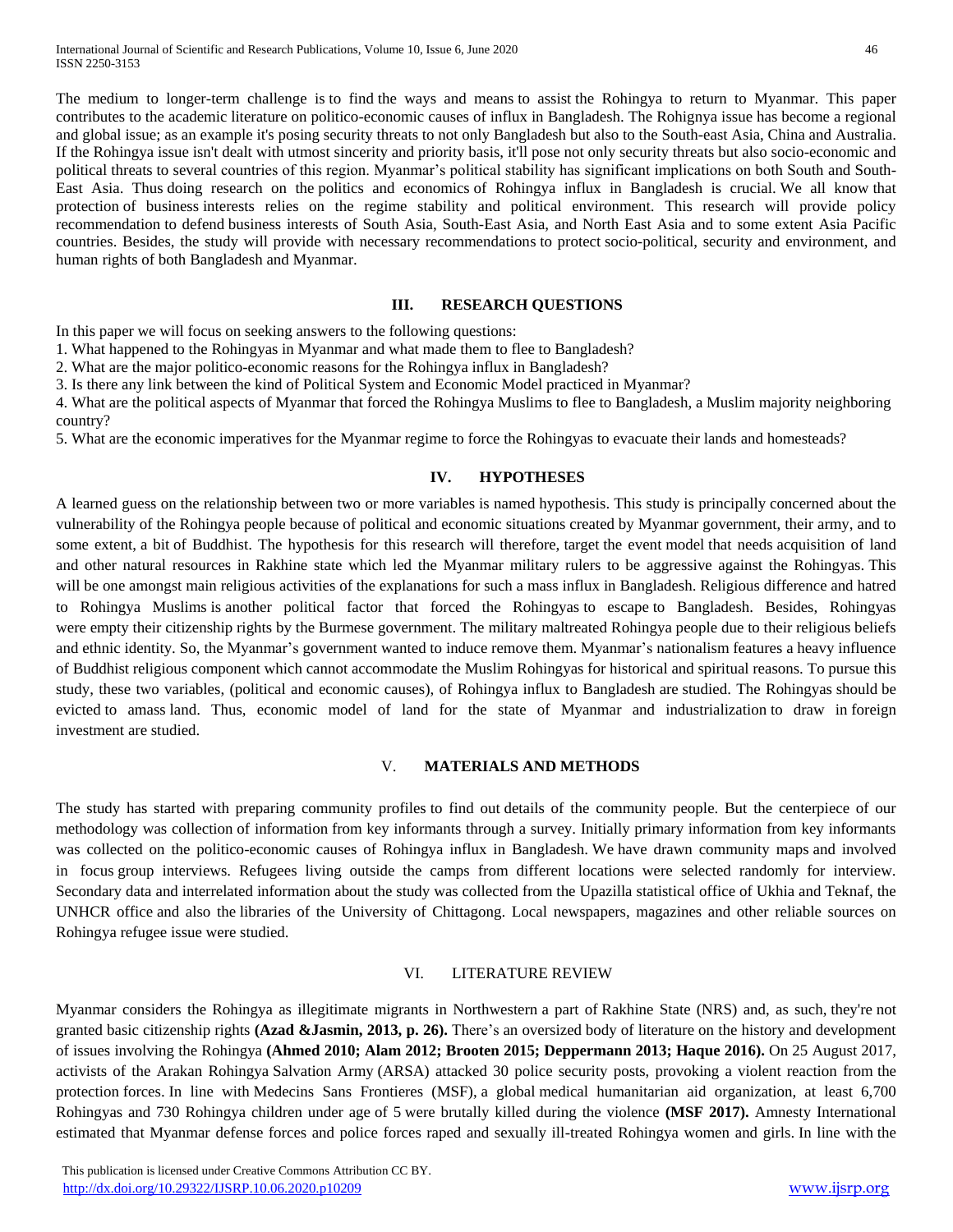human rights organization, a minimum of 288 villages located within the northern part of Arakan were partially or totally demolished by fire in late August 2017 **(Amnesty International, 2018).** Over 655,000 Rohingya fled to Bangladesh during the months after 25 August 2017. Before August, an estimated 307,500 Rohingya refugees were already living in refugee camps. Reports show that the Myanmar military committed serious human rights violations, crimes against humanity, genocide, and group action **(Martin, Margesson& Vaughn 2017, pp. 1-2).**

## VII. THEORETICAL FRAMEWORK/ POLITICAL ECONOMY OF ROHINGYA INFLUX IN BANGLADESH

In academic research, conceptualizing the subject establishes a justification for the research **(Radhakrishna, Yoder & Ewing, 2007).** A conceptual framework, defined as a group of interrelated concepts and concepts forms the idea of interpretations and conclusions **(Berman, 2013, p. 2).** It helps develop the goal of the study, advance thesis questions, choose appropriate approaches, and recognize probable limits of the research **(Lederman & Lederman 2015, p. 597; Le Compte and Goetz, 1993).** Creswell **(2013)** argues that the literature review provides a concrete foundation for developing frameworks for research.

The international organization Conventions of 1951 and its Protocol of 1967 define a refugee as a person who is forced to escape their native country across a global border because of oppression, social disturbance, or war. Affected states and also the UNHCR decide an individual's refugee status through an administrative process **(George 2009, p. 34).** Often, refugees effectively become stateless people, because they can't return their homeland for horror of reprisals or ongoing persecution. Historian Joseph Reese Strayer argues: "A man can lead a rationally full life without a family, a permanent local residence or a spiritual attachment, but if he's stateless he's nothing. He has no rights, no security and small opportunity"**(The Lancet, 2016, p. 217). Vas Dev (2002, p. 3)** states that a society is any independent nation which by proactive choice or through incapability to act accepts asylum seekers and permits them to reside on their land on short or long-term basis. In line with the Administration for Refugee and Return Affairs-Ethiopia (ARRA), host communities is welcoming of refugees and sleep in relative harmony, upholding the rights of refugees and sharing natural assets **(ARRA 2011, p. 34).** However, in some situation the host people exhibits an unhelpful response because of discontent with the impact of refugees on the local economy, social and political life, and security and safety **(Vas Dev 2002, p. 4).**

An individual may commit to shift to a different country for various reasons and under different situations. Migration occurs on ground of financial factors, and for socio-cultural, environmental and political reasons **(Parkins 2011, p. 12).** Often, people are forced to migrate because of religious and ethnic conflict, war, and poverty **(Grinvald 2010, p. 17).** The term refugee and migrant are sometimes used interchangeably; however, the two terms have different meanings. The UNHCR **(2018)** states that: the definition of refugee is one that has been enforced to escape his or her motherland thanks to harassment, war, or violence. A refugee features a justifiable fear of persecution for reasons of race, religion, nationality, political ideology or membership during a particular social/political group. Presumably, they can't return home or are terrified to try to so. An individual who moves from one country to a different trying to find improved opportunities, as an example service or living conditions, is defined as a migrant **(Sengupta, 2015).**

The Universal Declaration of Human rights (UDHR), adopted by the UN General Assembly in 1948, specifies in Article 14(1) that: "everybody has the lawful right to appear for and to require pleasure in other countries asylum from persecution" **(UN n.d., p.1).** This can be the elemental right that defends people from persecution. The convention of 1951 and also the Protocol of 1967 include the essential definition of a refugee, their status within the host country and also the state's responsibility in alliance with the UNHCR **(Jastram&Achiron 2001).** As per Article 33 (1) of the Convention of 1951, a contracting country cannot decline entry of a refugee or force their return to areas where life or independence is endangered thanks to nationality, religion, race, or membership of any specific group. As a member of the UN, Bangladesh is obliged to support these international laws and meet its obligations toward Rohingya refugees **(Mohammed 2011; UNHCR 1992).** From a humanitarian viewpoint, Bangladesh provided for the Rohingya's basic needs in accordance with international refugee law after allowing refugees to enter and reside in.

## VIII. POLITICAL CAUSES OF ROHINGYA INFLUX IN BANGLADESH

The Rohingya clash is an ongoing conflict within the northern division of Myanmar's Rakhine State characterized, by sectarian hostility,between the Rohingya Muslim and Rakhine Buddhist communities; an armed attack on Rohingya minority people by Myanmar's military, and rebel attacks by Rohingya separatists in Buthidaung, Maungdaw, and Rathedaung Townships, which border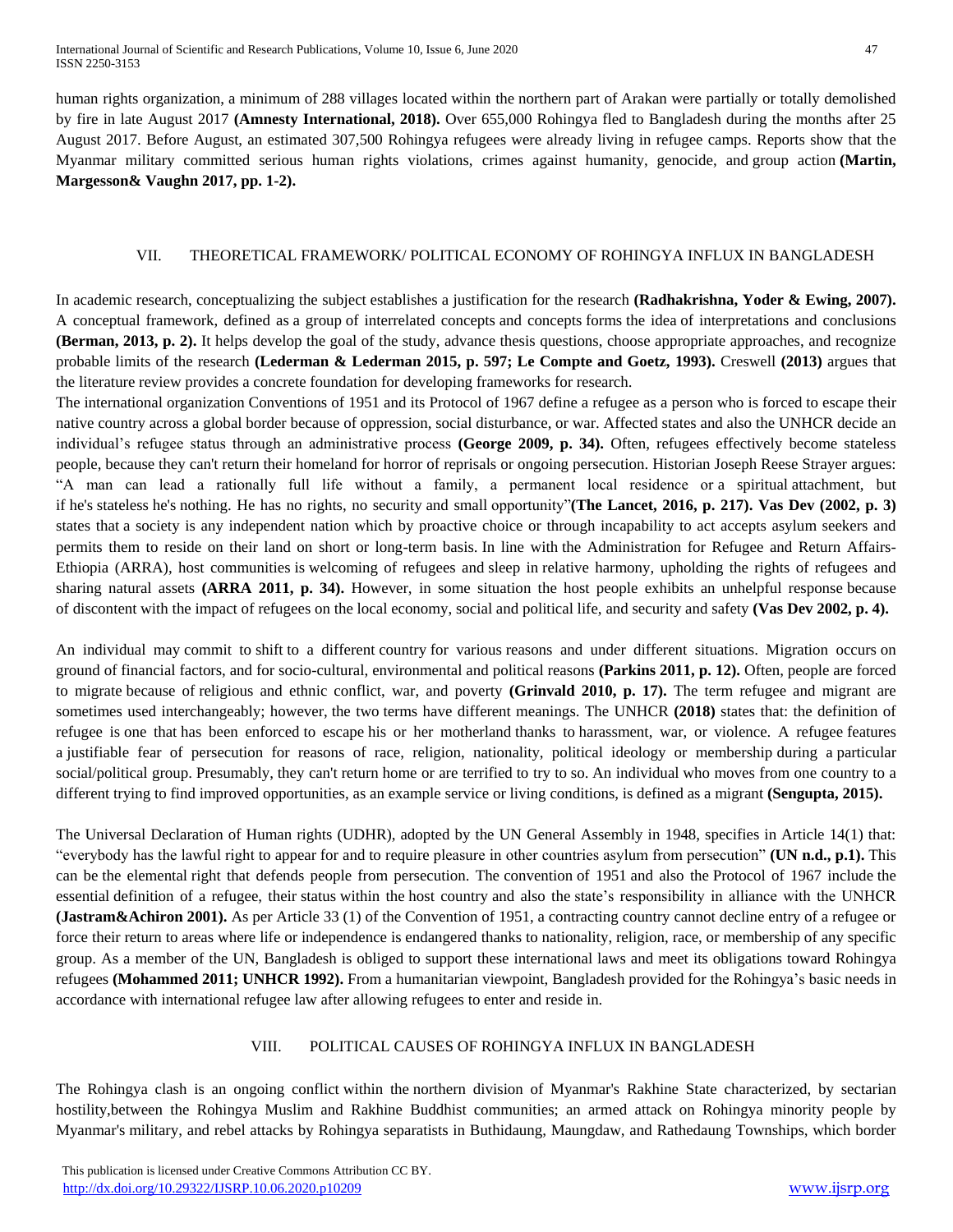with Bangladesh. The conflict arises mainly on grounds of the religious and cultural differences between the Rakhine Buddhists and Rohingya Muslim minority. During World war II in Burma (Myanmar), Rohingya Muslims, who were allied with the British Empire and promised a separate Muslim state reciprocally, fought against local Rakhine Buddhists, who were sympathetic of the Japanese occupying forces. Following independence in 1948, the newly created union government of the mostly Buddhist Burma deprived the Rohingyas of their citizenship rights subjugating them to wide range of systematic discrimination within the country. This has broadly been compared to serious human rights violations **(BBC News. 9 October, 2016).**

By several international academics, analysts, and political figures including Desmond Tutu, a famous South African anti-apartheid activist **(Far Eastern Economic Review, 2017).** From 1947 to 1961, Rohingya mujahideen fought Burmese military in an attempt to own the predominantly Rohingya geographical area around the Mayu peninsula in northern Arakan (Rahkine State) to realize autonomy or independence in order that it may well be united by Pakistan's East Bengal (now Bangladesh) **(Yegar, 1972).** During the late 1950s and early 1960s, the Mujahideen lost an outsized amount of their forces and support, resulting the bulk of them surrendering to the Burmese military **(Pho KanKaung, May 1992).** Within the 1970s the Rohingya pro-independence movements emerged from remnants of the Mujahideen, and also the combat/fight culminated with the Burmese administration beginning a large armed operation named Operation Dragon King (Naga Min) in 1978 to drive out the Rohingyas, the so-called "foreigners". Within the 1990s, the well-armed Rohingya Solidarity Organization (RSO) and Arakan Rohingya Islamic Front (ARIF) emerged because the main Rohingya rebel groups came to the Burmese authorities alongside the Bangladesh–Myanmar border. The Burmese government responded militarily with Operation Clean and delightful Nation, but did not disable the RSO. In October 2016, Burmese border posts along the Bangladesh–Myanmar borders were attacked by an extra radical group, Harakah al-Yaqin, leading to the deaths of a minimum of 40 combatants **(Radio Free Asia, 2017).** It absolutely was the initial key resurgence of the clash since 2001. Combating erupted again in November 2016, bringing the 2016 toll to 134, and for a second time on 25 August 2017, when the Arakan Rohingya NGO (formerly Harakah al-Yaqin) launched coordinated attacks on 24 police posts and a military base that left 71 dead. A subsequent military crackdown by Myanmar provoked the Office of the U.N. diplomat for Human Rights (UNHCHR) to examine the difficulty. The UNHCR released a report on 11 October 2017 detailing the Burmese military's "systematic process" of driving many thousands of Rohingyas from Myanmar "through frequent acts of humiliation and aggression" **(Cumming-Bruce, Nick, 18 September, 2018).**

The Rohingyas uphold that they're indigenous to western Myanmar with an inheritance of over a millennium with influence from the Arabs, Mughals and Portuguese. The Rohingys argue that they're descended from natives in pre-colonial Arakan. In history, the region was a sovereign Kingdom between Southeast Asia and also the Indian subcontinent **(Ghosh, Partha S. 23 May, 2016).** The position of the Myanmar government, on the opposite hand, is that the Rohingyas don't seem to be a state "indigenous race", but are illegal immigrants from bordering Bangladesh. It argues that the Muslims of pre-colonial times are now called Kameins which the Rohingya contemplate their history, civilization and culture with the history of all Muslims in Arakan to require ahead its separatist agenda. Additionally, Myanmar's government doesn't allow the term "Rohingya" and prefers to sit down with the community as "Bengalis" during a derogatory manner. Rohingya advocacy groups, like the Arakan Rohingya National Organization (ARNO), impose their right to "self-determination within Myanmar **(Leider, Jacques, 2013).**

## IX. ECONOMIC CAUSES OF ROHINGYA INFLUX IN BANGLADESH

According to Binoda Mishra, head of the Centre for Studies in Diplomacy and Development (CSIRD) in India, "China supports Myanmar to stay its influence built over three decades of giant development aid and supply of military hardware, India supports Myanmar to play catch-up and make influence partially by development financing and to a specific extent by playing on civilizational linkages supported the common Buddhist legacy. And both India and China connect the Burmese military the maximum amount because the country is vital to India's "look East' policy and China's Belt and Road Initiative. China is Myanmar's northern neighbor and friend **(Nations, AP at the United, 24 October 2018)".** China has been investing within the Kyauk Phyu port which could supply a pipeline from the Bay of Bengal to Yunnan. As a part of its "One Belt, One Road" program, China has made heavy investments in Rakhine state, including development of China's cost-effective critical first-ever seaport on the ocean within the predominantly-Rohingya coastal region of Rohingya community of Maungdaw, providing a much-shorter route to the ocean for land-locked Central and Western China **(The Guardian, September 2018).** China also has taken plans to open up Rakhine state which is commercially important in other ways. With China's economic involvement in Rakhine state requiring collaboration with the Myanmar military forces and government, China helped Myanmar by using its veto power within the U.N. SC to guard Myanmar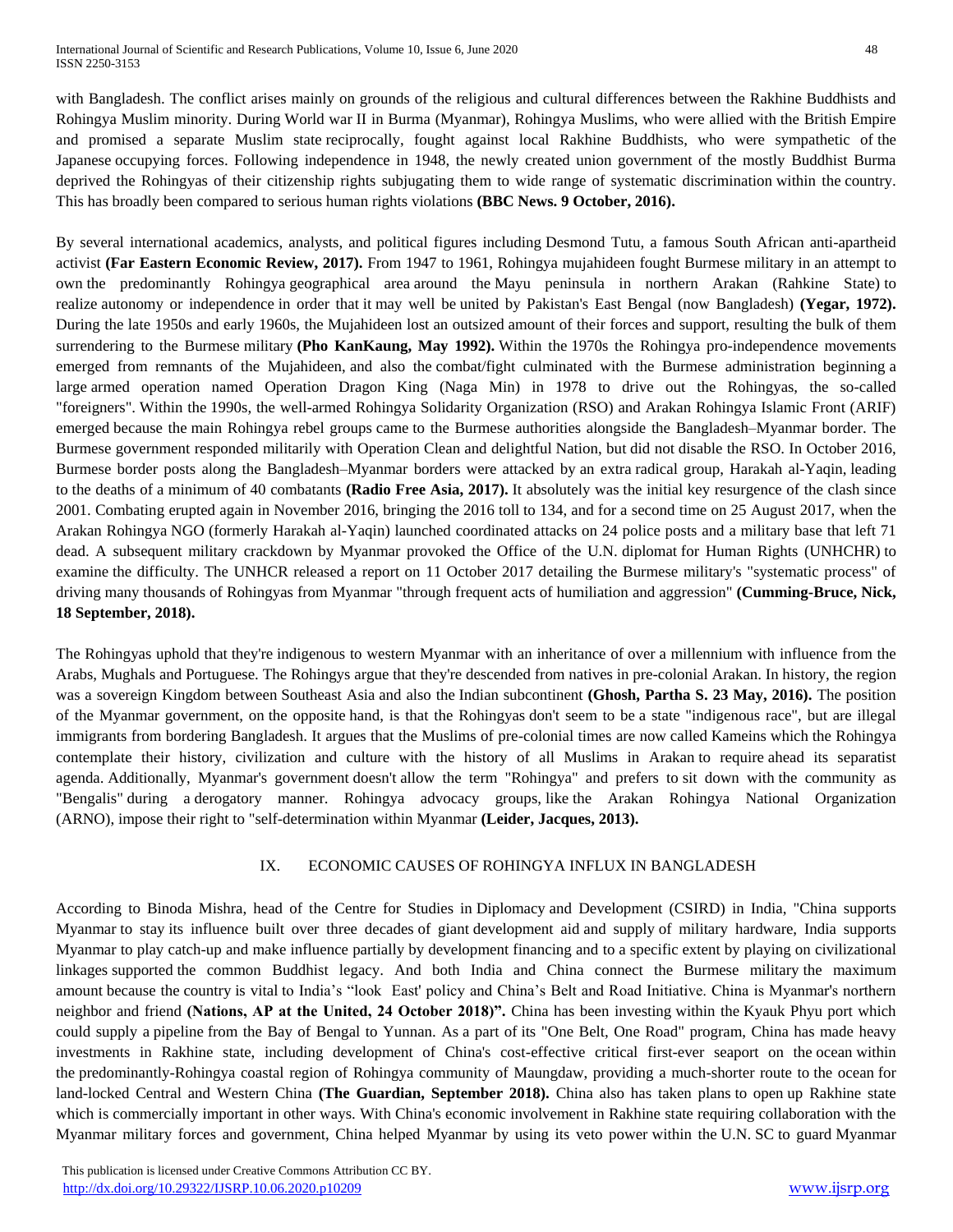from any strong U.N. action over the Rohingya issue. Instead, China has stated that the answer to the Rohingya problem is ensuring more development in Rakhine state **(Guardian, September 2018).** On Revolutionary Organization 17 November 2017, China declared that it might send government minister Wang Yi to Myanmar and Bangladesh with a proposal to hold Beijing's control over the area and mediate the issue of Rohingya refugee catastrophe **(The independent, 11 November 2017)**. India like China has also secured Myanmar's military government over the crisis. But India has become modest in its support to Myanmar **(Guardian, September 2018).** In accordance with, South China Morning Post, India invested in the Rakhine's Kaladan project to connect Northeast India to the Bay of Bengal. Because of the entry of over half 1,000,000 refugees, both Bangladesh and India fear of what they call the "jihadi nexus" **(South China Morning Post, 2018).** The Indian Ministry of External Affairs stated: "We stand by Myanmar government within the hour of its emergency, we strongly denounce the terrorist attacked on 24–25 August and condole the death of policemen and militia, we'll support Myanmar in its battle against terrorism" **(The South China Morning Post,August, 2018).** This was occurred on a daily basis following an ARSA attack on 30 police and armed guard posts. Myanmar claims that this attack "triggered" it's cruel counter-retaliation that has driven quite half 1,000,000 Rohingyas into Bangladesh. Major General Gaganjit Singh, former Deputy Chief of India's Defense intelligence service, asked:"What if ARSA terrorists perform an attack on Indian ship on the Kaladan river or try revenge on parts of the Yunnan-Kyauk Phyu oil-gas pipeline because the (pro-independence group United Liberation Front of Assam, ULFA) want to endanger the Indian state of Assam? Such scenarios can't be discounted" **(The South China Morning Post, 2018).**

According to Human Rights Council (2019), Myanmar Economic Holdings Limited (MEHL) and Myanmar Economic Corporation (MEC), both are owned and influenced by senior military leaders of Myanmar. Among them are Commander-in-Chief Senior General Min Aung Hlaing and Deputy Commander-in-Chief Vice Senior General Soe Win, both of whom the Mission earlier said should be investigated and prosecuted for genocide, human rights violations, crimes against humanity and war crimes. MEHL and MEC own a minimum of 120 businesses involved in everything from construction works to pharmaceuticals, manufacturing, insurance, tourism, banking and insurance. Both the businesses, together with a minimum of 26 of their subsidiaries, hold licenses for jade and ruby mining businesses in Kachin and Shan states. Violations of international human rights and humanitarian law including forced labor and sexual aggression, are perpetrated by the Tatmadaw in northern Myanmar in reference to their business activities **(Human Rights Council, 2019).**"Given the scope of Myanmar military/Tatmadaw connection in jade and ruby mining in northern Myanmar, businesses and customers should conduct sharp with due diligence to make sure that they're not purchasing, selling, trading or otherwise using jewelry produced or sold by enterprises owned or inclined by the Tatmadaw," said Mission Expert Radhika Coomaraswamy **(Human Rights Council, 2019).** The 111-page report of Human Rights Council, released in Geneva, contains five annexes that the list of military businesses and foreign and domestic businesses that provide to or like the Tatmadaw and its operations **(Human Rights Council, 2019).** The statement details how 45 business companies and organizations in Myanmar contributed over 10 million dollars to the military forces within the weeks following the start of the 2017 clearance operations in Rakhine State. So-called "crony companies" with close relations to the Tatmadaw later financed development related projects in Rakhine State that further served the military's "purpose of re-engineering the world in a very way that deletes the evidence of Rohingya belongings to Myanmar **(Human Rights Council, 2019).**The report named two companies, KBZ Group and Max Myanmar, which helped financially in constructing a wall fence along the Myanmar-Bangladesh border "knowing that it'd contribute to the distress and anguish related to the effect of preventing the displaced Rohingya population from returning to their homes and land. The report found that a minimum of 15 foreign firms have venture business with the Military/Tatmadaw, while 44 others have some kind of business ties with Tatmadaw's financial conglomerate. These foreign business companies risk causative to, or being connected to, violations of the international human rights and humanitarian law. At least, they're playing a role in supporting the military's financial ability. All companies doing business in or buying goods from Myanmar; and should conduct heightened due diligence to make sure that they're not benefiting the Tatmadaw (Human Rights Council, 2019). The revenue that these military businesses generate contribute to tremendous political and economic powers for the Tatmadaw's autonomy from elected civilian people and also provides economic support for the Tatmadaw's operations with their big range of international human rights and humanitarian law violations," said Mission Expert Christopher Sidot **(Human Rights Council, 2019).** Mission Chair Marzuki Darusman said:" Removing the Tatmadaw from Myanmar's economic and business activities entails two parallel approaches. Additionally to separating the Tatmadaw financially, we've to support economic ties with non-Tatmadaw companies and businesses in Myanmar. This may promote the stable liberalization and development of Myanmar's economy to a good extent, including its natural resource sectors, but in a vary way that ensures accountability, equity and transparency for its population **(Human Rights Council, 2019).**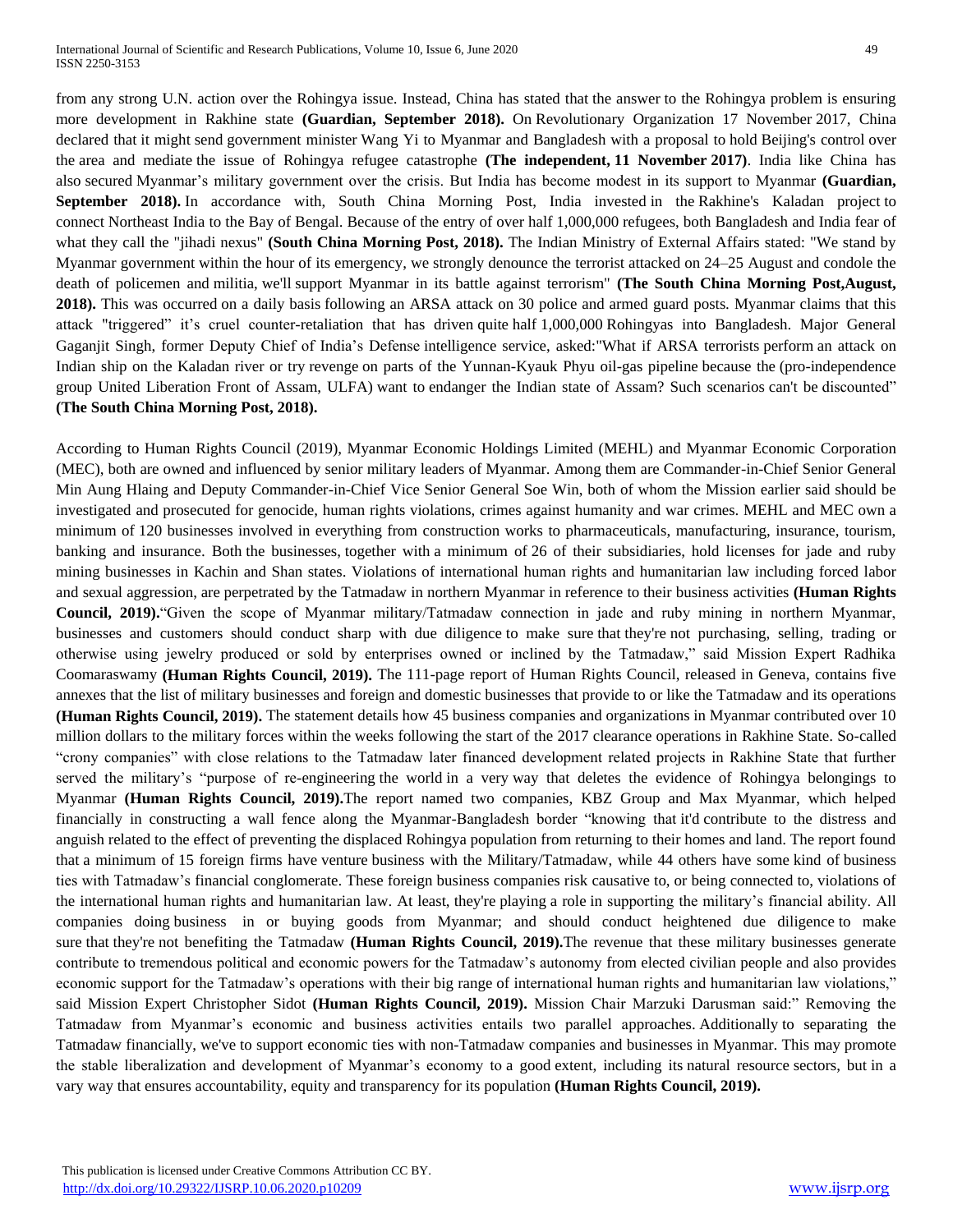According to the **(Myanmar Times, August 2019),** foreign investors are still keenly fascinated by Rakhine State in spite of overseas sanctions and international pressure applied in spite of political instability and insurgency. And now the state has enhanced access to electricity, circumstances are looking better for businesses to come back into the state or expand. Projects linked to China's Belt and Road initiative remain a point of interest, with the Kyaukphyu Special Economic Zone (SEZ), which comprises a marine port, parcel and housing, being a main attraction of foreign direct investment (FDI) into the state **(The Myanmar Times, August 2019).** The economic park will maintain businesses involved in aquaculture, livestock and garment industries while the deep-sea port and its conveniences will connect Myanmar with a regional network of economies including China, India and ASEAN countries. Plans to develop the SEZ were first declared in September 2013 and a consortium led by Beijing-based CITIC Group Corporation Ltd that incorporated Thailand's Charoen Pokphand Group Co Ltd was awarded the project in 2015. Though, it absolutely was not until November last year that a framework accord was signed between the Myanmar governments and CITIC, which also saw the first price-tag of US\$7.5 billion reduced to US\$1.3 billion. The Rakhine state chief minister U NyiPu said that among the projects within the SEZ, Myanmar Bright Prospect International Logistics Co Ltd has proposed to line up prawn farming, support of a jetty project on Made Island and build a five-star hotel on Ramree Island. There have also been some proposals submitted **(The Myanmar Times, August 2019).** Additionally, there are some requests to carry out surveys and permission to amass land," he said, adding that the authorities welcome all investors because the state's growth will create more job opportunities **(The Myanmar Times, August 2019).** Thanks to the massive FDI involved, the proposals have all been filed to the Myanmar Investment Commission (MIC), which has the ability to approve the projects. Rakhine's state minister for development U Win Myint, told the Myanmar Times that the hotel and jetty projects were supporting projects for the deep sea port project. The five-star hotel project features a predictable cost of US\$38 million while the jetty has an estimated cost of over US\$100 million. The state money of Sittwe has also be converted into a point of interest for investors, with Coast KTMG Development Co Ltd proposal to create a US\$38 billion, 7000-acre project called New Sittwe Myanmar City 2030 having been registered to the MIC **(The Myanmar Times, August 2019).** A Chinese– backed Limited Co. . has also submitted a proposal to construct coastal road through the Ponnagyun business zone. U Win Myint said that for assured projects just like the New Sittwe Myanmar City 2030 project, variety of issues about land ownership will must be solved initially before the project can run. They need to settle the land disputes first. Then, they have to pass the MIC because the investment amount is big. He said, "We will do all we are able to do at the national authorities' level to assist accelerate the projects" **(The Myanmar Times, August 2019).** U Than Sin Lwin, director general at the Directorate of Investment and Company Administration, further assured that business which are involved within the offshore oil and gas industry are always welcome to invest in Rakhine state. Rakhine is, of course, rich in oil and gas reserves and lots of the other natural resources also. A small amount of disturbances won't have a problem in Rakhine state, plenty of opportunities are available in Rakhine if the authorities can run efficiently," he said which incorporates seven townships. The violence is contained in Maungdaw **(The Myanmar Times, August 2019).**

## **X. CONCLUSION**

Cookson **(2017a)** argues that if the Rohingya refugees cannot to go back to Myanmar in the next one to two years or perhaps forever, then the refugee presence will be perpetual and weigh heavily on the socio-economic structure and overall situation of Bangladesh. Therefore, it can be seen from the literature that the long-term Rohingya presence in Bangladesh for several decades will have serious negative impact on natural resources and environment, as well as upon the lives of local people and the sustainability of the whole region **(Omeokachi 2013, p. 46; Rahman 2010, p. 237).** Existence of Rohingya peoples is one of the major drivers of deforestation in and around the Cox's Bazar Forest Division. However, repatriation could be a solution for Rohingya refugees, but that issue completely depends on the Governments of both the countries of Bangladesh and Myanmar. Kabir, **(2010)** suggested several measures to resolve cross border disputes with Myanmar including Rohingya problem. Negotiation and international arbitration can be used by Bangladesh for resolving disputes. However, while the United Nations High Commissioner for Refugees (UNHCR) has been engaged in providing support to Rohingya refugees in Bangladesh with other numerous International Organizations they can take positive initiatives to resolve the issue with Myanmar. This is particularly true for Rohingya refugees as accelerating drivers of deforestation in Bangladesh. The conclusion is that we may have to blame the Rohingya refugees for deforestation or other environmental degradation, but- at the same time we have to adopt for a sound forest management as well as social welfare and equity. Local elites together with the political leaders have ample opportunities to interfere in such initiatives.

# **REFERENCES**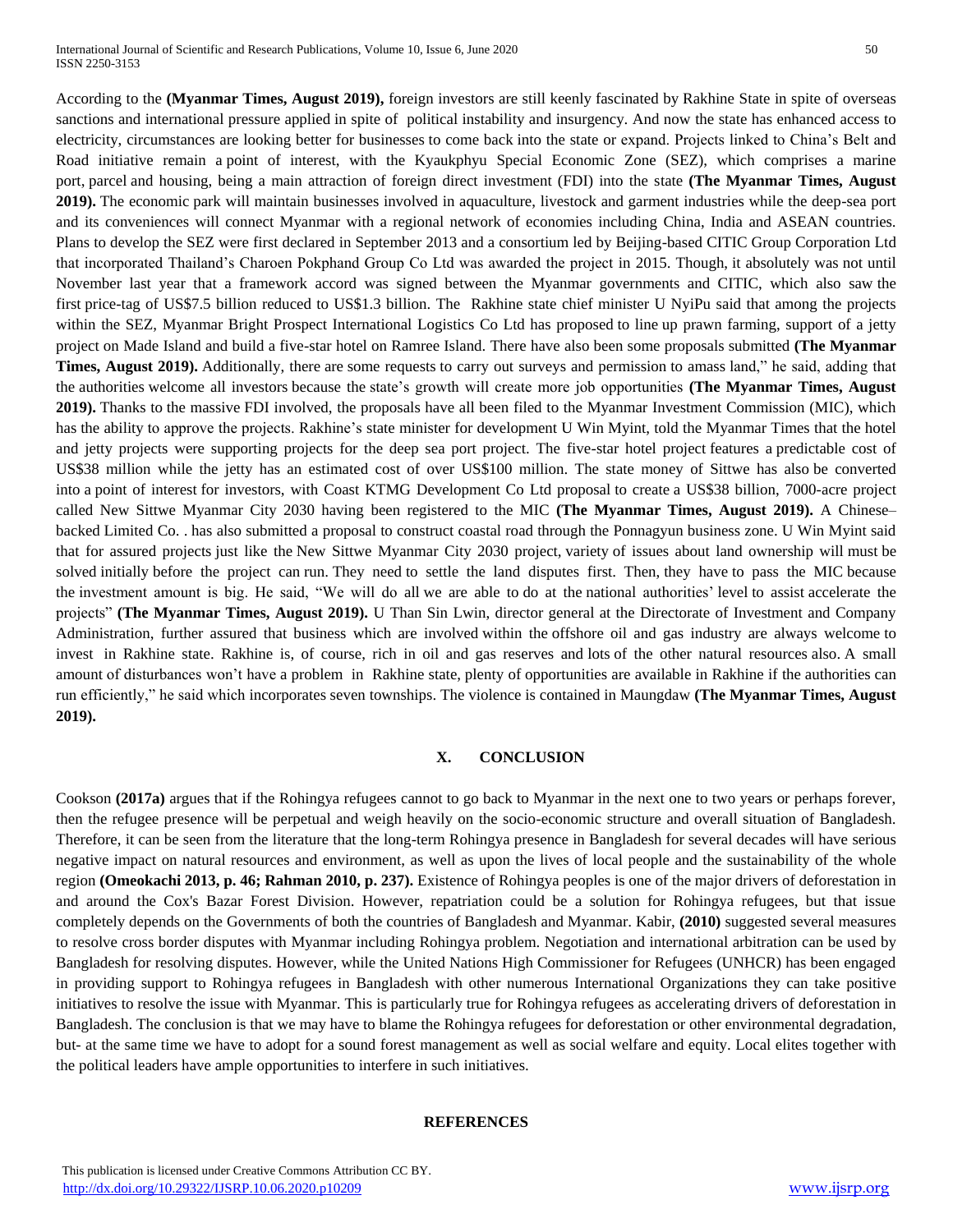[1] Alam, F (2012). 'Rohingya Refugee in Bangladesh: Humanitarian Assistance, Internal Disturbances and The Role of External Factors', in N Uddin (ed.), *To Host or To Hurt: Counter-Narratives on Rohingya Issue in Bangladesh*, Institute of Culture and Development Research (ICDR), Dhaka.

[2] Anon. (2002). *Persecuted Muslims Fear Deportation to Military Burma.* FORUM-ASIA

[3] Press Release, Bangkok, (3December, 2002).

[4] BBC News. (9 October 2016).

[5] Berman, J (2013). 'Utility of a conceptual framework within doctoral study: A researcher's reflections', *Issues in Educational Research*, vol. 23, no. 1, pp. 1-18.

[6] Betts, A (2009). 'Development Assistance and Refugees, towards a North-South Grand Bargain?', Forced Migration Policy Briefing 2, *Refugee Studies Centre,* University of Oxford, United Kingdom.

[7] Brooten, L (2015). 'Blind Spots in Human Rights Coverage: Framing Violence Against the Rohingya in Myanmar/ Burma', *Popular communication*, vol. 13, no. 2, pp. 132-144.

[8] Cookson, F (2017a). 'Impact of the Rohingya crisis on Bangladesh (Part -I)', *The Independent*, 9 October, viewed 10 April 2018, *<http://www.theindependentbd.com/post/117945>.*

[9] Cookson, F (2017b) 'Impact of the Rohingya Crisis on Bangladesh (Part II)', *The Independent,* 10 October, viewed 11 April 2018, <http://www.theindependentbd.com/post/118117>. 734.

[10] Creswell, JW, Hanson, WE, Clark Plano, VL, & Morales, A ( 2007). 'Qualitative research designs: Selection and implementation', *The Counseling Psychologist,* vol. 35, no. 2, pp. 236-264.

[11] Cumming-Bruce, Nick (18 September 2018). ["Myanmar's 'Gravest Crimes' Against Rohingya Demand Action, U.N. Says".](https://www.nytimes.com/2018/09/18/world/asia/myanmar-united-nations-rohingya-genocide.html) *New York Times*. [Archived](https://web.archive.org/web/20180919014433/https:/www.nytimes.com/2018/09/18/world/asia/myanmar-united-nations-rohingya-genocide.html) from the original (19 September 2018).Retrieved 19 September 2018.

[12] Fair, C &Oldmixon, S (2015) 'Think Again: Islamism and Militancy in Bangladesh', *The National Interest*, 13 August, viewed 3 March 2018, *<http://nationalinterest.org/feature/think-again-islamism-militancy-bangladesh-13567>.*

[13] [Far Eastern Economic Review,](https://en.wikipedia.org/wiki/Far_Eastern_Economic_Review) (2017).

[14] FORUM-ASIA, (1 April 2002). Paper delivered at the Médecins Sans Frontières Conference: 10 Years for the Rohingya Refugees: Past, Present and Future., Dhaka, *available at [http://www.ibiblio.org/obl/docs/MSF-Lewa-2002.htm.](http://www.ibiblio.org/obl/docs/MSF-Lewa-2002.htm)*

[15] Gain, P. (1998). Forest and Forest People of Bangladesh, In: Gain, P. (ed.) Bangladesh:

Land Forest and Forest people.*Society for Environment and Humen Development* (SEHD), Dhaka, Bangladeh.pp 29-50.

[16] Ghosh, Partha S. (23 May 2016). *[Migrants, Refugees and the Stateless in South Asia](https://books.google.com/books?id=X242DAAAQBAJ&pg=PA161)*.SAGE Publications.p. 161.

[17] Haque, MM (2016). 'Protracted displaced and concern for security: The case of Rohingya', Proceedings of the 4th International conference on Magsaysay Awardees, Good Governance and Transformative leadership in Asia*, College of Politics and Governance (*COPAG), Mahasarakham University, Thailand, viewed 12 May 2018,

*<http://www.copag.msu.ac.th/conference4/files/PDF/19.2.Md.%20Mahbubul%20Haque*

[18] Houghton, R. A. (1994). Land-Use Change and Tropical Forests. Bioscience May, 44: 305-31%20860-867.pdf>.

[19] Human Rights Council, 2019.

[20] Idris, I (2017). 'Drivers of Extremism, Violent Extremism and Terrorism (EVET) in Bangladesh'*, K4D Helpdesk Report 139*, Institute of Development Studies, Brighton, UK.

[21] Imran, HFA &Mian, MN (2014) 'The Rohingya refugee in Bangladesh: A vulnerable group in Law and policy', *Journal of Studies in Social Sciences*, vol. 8, no. 2, pp. 226-253.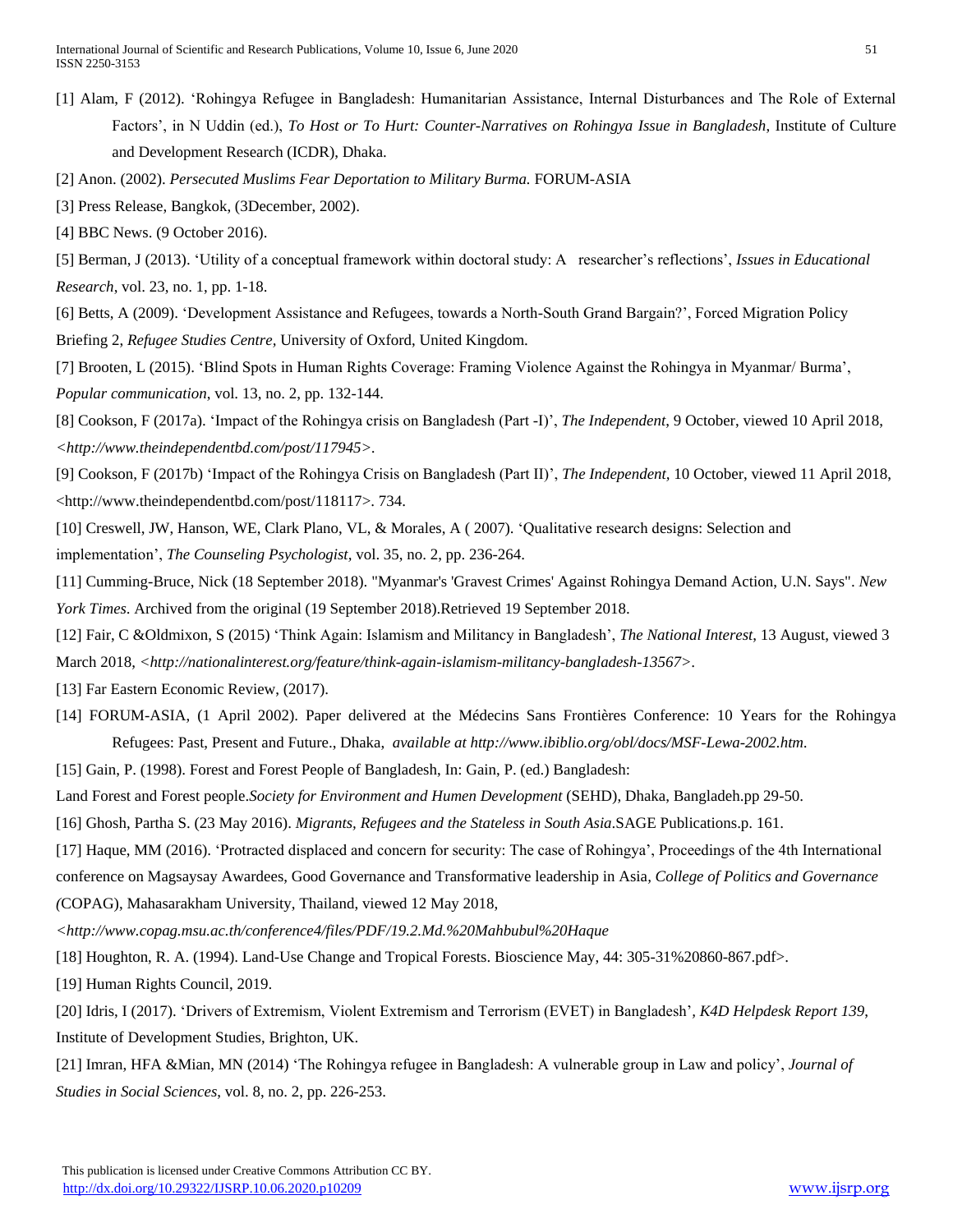[22] International Crisis Group (ICG) (2018). 'The long haul ahead for Myanmar's Rohingya refugee crisis', *Asia report N 296*,

Belgium, viewed 19 May 2018, *<https://d2071andvip0wj.cloudfront.net/296-the-long-haul-ahead-for-myanmar.pdf>.*

[23] Leider, Jacques (2013*). [Rohingya The name.The movement.The quest for identity](http://www.networkmyanmar.org/ESW/Files/Leider-Rohingya.pdf) (PDF).Yangoon: Myanmar Publishing House. pp. 163–177.*

[24] Jastram, KM &Achiron, MM (2001). *Refugee Protection: A Guide to International Refugee Law,* United Nations High Commissioner for Refugees (UNHCR), viewed 20 April 2018, <http://www.unhcr.org/3d4aba564.pdf>.

[25] Kabir.B.M.M. (2010). Bangladesh and its Borders: a preliminary study of cross border

Issues.*Journal of International Relations,* 8: 104-131.

[26] LeCompte, MD & Goetz, JP (1993). *Ethnography and Qualitative Design in Educational Research*, 2nd Edn., Emerald Publishing, UK.

[27] Lederman, NG & Lederman, JS (2015). 'What is a theoretical Framework?A practical answer', *Journal of science Teacher Education*, vol. 26, no. 7, pp. 593-597.

[28] Lewa, C. 2003. Rohingya refugees in Bangladesh are facing a new drive of involuntary repatriation. *Report of Asian Forum for Human Rights and Development* (FORUM-ASIA) Bangkok, Thailand.

[29] Lewa, C. (2002). The exodus has not stopped: Why Rohingyas continue to leave Myanmar.

[30] Mahmud, T (2017). 'Refugees outnumber Ukhiya, Teknaf locals', *The Dhaka Tribune*, 23 October, viewed 8 May 2018, *<https://www.dhakatribune.com/bangladesh/2017/10/23/rohingya-influx-refugees-outnumber-ukhiya-teknaf-locals/>.*

[31] Martin, MF, Margesson, R & Vaughn, B (2017). *The Rohingya crisis in Bangladesh and Burma*, Congressional Research Service, viewed 26 March 2018, <https://fas.org/sgp/crs/row/R45016.pdf>.

[32] Medecins Sans Frontieres (2017). *MSF surveys estimate that at least 6,700 Rohingya were killed during the attacks in Myanmar*, press release, 12 December, viewed 8 June 2018, *<https://www.msf.org/myanmarbangladesh-msf-surveys-estimate-least-6700 rohingya-were-killed-during-attacks-myanmar>.*

[33] Mohammad, N (2011). 'International refugee law standards: Rohingya refugee problems in Bangladesh', *ISIL Y.B. International Human & Refugee Law*, vol. 11, pp. 401-

[34] Omi, S. H. (2010). Stateless Rohingya Refugees in Bangladesh, In: Moving Walls 17.

Group photography exhibition.Pp 12-13. Open Society Institute, New York, pp 12-13.

[35] Pho KanKaung (May 1992). *The Danger of Rohingya*.MyetKhinThit Magazine No. 25. pp. 87–103.

[36] Parkins, NC (2011). Push and Pull Factors of Migration, *The University of the West Indies,* Mona*,* viewed 1 June 20018,

*<https://sites.bemidjistate.edu/arpejournal/wp-content/uploads/sites/2/2015/11/v8n2-parkins.pdf>. 418.*

[37] Parsons, J. A. (1994). Cultural Geography at Work.In Re-Reading Cultural Geography. K. E. Foote, P. J. Hugill, K. Mathewson and J. M. Smith, eds. Austin, TX: University of Texas Press, pp. 281-288.

[38] Radio Free Asia. [Archivedf](https://web.archive.org/web/20161017193227/http:/www.rfa.org/english/news/myanmar/myanmar-army-evacuates-villagers-teachers-from-hostilities-in-maungdaw-10132016150238.html)rom the original (17 October 2016).Retrieved 16 October2016.

[39] Radhakrishna, E, Yoder, P & Ewing, JC (2007). 'Strategies for Linking Theoretical Framework and Research Types'*,* 

Proceedings of the 2007 AAAE Research Conference*,* Volume 34*.*

[40] Rahman, U (2010). 'The Rohingya refugee: A security dilemma for Bangladesh', *Journal of Immigrant & Refugee Studies*, vol. 8, no. 2, pp. 233-239.

[41] Sattar, M (2017). 'Rohingya refugees in Bangladesh to be relocated to remote island', *The New York Times*, 31 January, viewed 1 June 2018, *<https://www.nytimes.com/2017/01/31/world/asia/rohingya-refugees-bangladesh.html>.*